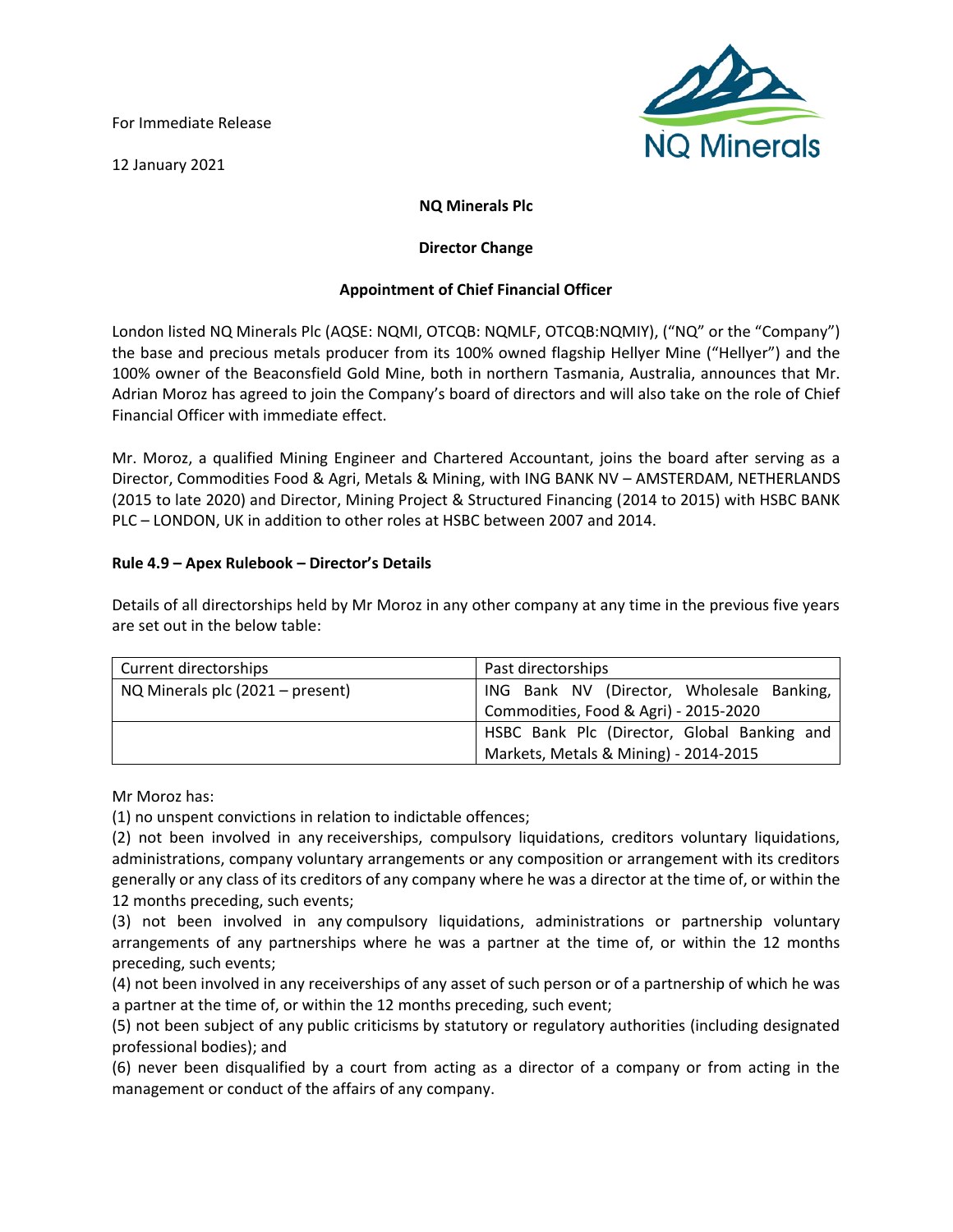**For further information, please contact:**

**NQ Minerals plc:** David Lenigas, Chairman [lenigas@nqminerals.com](mailto:lenigas@nqminerals.com)

**Media Enquiries:** IFC Advisory Limited Graham Herring Tim Metcalfe [graham.herring@investor-focus.co.uk](mailto:graham.herring@investor-focus.co.uk) Tel: +44 (0) 203 934 6630 (United Kingdom)

#### **Corporate Adviser**:

First Sentinel Corporate Finance Limited Brian Stockbridge / Gabrielle Cordeiro Tel: +44 (0) 207 183 7407 (United Kingdom)

**Corporate Broker:** VSA Capital Limited Andrew Monk/Maciek Szymanski Tel: +44 (0) 203 005 5000 (United Kingdom)

*The information contained within this announcement is deemed by the Company to constitute inside information as stipulated under the Market Abuse Regulations (EU) No. 596/2014. Upon the publication of this announcement via a Regulatory Information Service, this inside information is now considered to be in the public domain.*

**The Following section relates to NQ Minerals Plc's news releases distributed in the United States:** 

#### **Cautionary Note to US Investors**

The United States Securities and Exchange Commission ("SEC") permits US Mining companies, in their filings with the SEC, to disclose only those mineral deposits that a company can economically and legally extract or produce. Any estimates of mineral resources shown in this press release or on NQ Minerals PLC's website have been prepared in accordance with definition standards of the Australasian Code for Reporting of Exploration Results, Mineral Resources and Ore Reserves produced by the Australasian Joint Ore Reserves Committee, which may differ from definition standards of the United States Securities and Exchange Commission ("SEC") Industry Guide 7. We may use certain terms which the SEC guidelines strictly prohibit US registered companies from including in their filings with the SEC.

#### **Cautionary Note Regarding Forward-Looking Statements**

This press release may contain "forward-looking statements" within the meaning of Section 27A of the Securities Act of 1933 and Section 21E of the Securities Exchange Act of 1934. Such statements include,